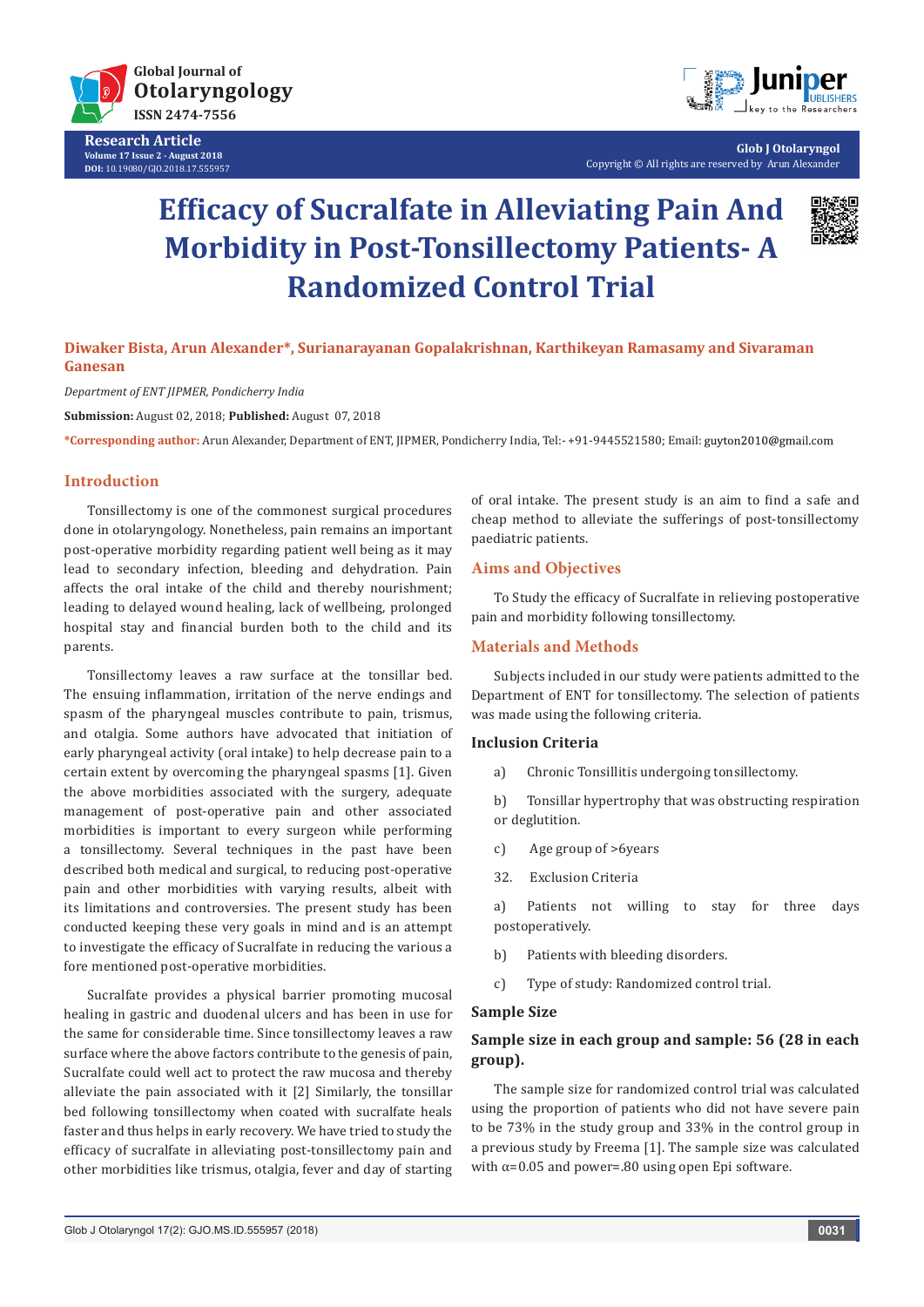a) No of groups studied: two.

Group 1: patients receiving sucralfate postoperatively

Group 2: patients receiving placebo postoperatively

b) Drugs Used

i. Sucralfate 1g in 50ml distilled water orally four times a day - study group.

ii. Glucose 1g in 50ml distilled water - control group.

#### **Outcome Measures**

- a) Throat pain
- b) Trismus.
- c) Otalgia
- d) Fever
- e) Bleeding
- f) Diet intake
- 3.5. Procedure

The study was done following clearance from the Institute scientific committee and Ethical committees. Fifty-six patients in total were included in this study. All the patients were randomly allocated to study and control group with 28 in each group. Randomization was done using series of computer-generated random numbers. Allocation of each group was done was done using an opaque envelope method. For every patient, detailed history regarding the number of episodes of a sore throat due to tonsillitis, history of mouth breathing, any history of bleeding disorders, previous history of surgery, any significantly associated morbidities and family history was noted. Each patient to be included in the study was informed in detail about the procedure, and informed consent was obtained from all. The parents were explained to about the purpose of the study, need to stay for three days in the hospital and to follow up seven days post-operative period. All the surgeries were performed under general anaesthesia. A perioperative dose of ampicillin as per body weight was given at the time of induction of anaesthesia.

#### **Surgical Procedure**

All the surgeries were done using dissection and snare method. Intraoperative haemostasis was achieved by pressure and use of ligatures.

### **Post-Operative Period**

Oral feeds were started six hours following extubation. Cold, bland diet was started, and child encouraged taking feeds actively. All patients were given oral Amoxicillin and paracetamol for seven days. From the first post-operative day patients in the study group were given 1gram sucralfate dissolved in 50ml of distilled water four times daily. Patients were asked to swish and swallow the solution over a period of 4 to 5 minutes. The medication was given four times daily after meals and half an

hour after gargling with diluted hydrogen peroxide and Listerine mouth wash which was also given four times a day. Patients in the control group were given glucose powder in distilled water and similarly asked to swish and swallow four times daily. Each patient was given a questionnaire and asked to evaluate the parameters every evening. The pain was assessed using a revised face pain scale for children.

# **Results**

During the study, 56 of the patients of the patients undergoing tonsillectomy were randomly allocated into study group and control group. The mean age  $\pm$  SD among study group, was 10.36 ± 2.392 and among control group was 10.89 ± 3.224. The males and females in the study group were 14 each. The control group had ten males comprising 35.7% while no of females were 18 comprising of 64.3% of the total number of participants in the study group. (P value 0.418).

## **Throat Pain Score**

**Table 1:** Throat pain in each group.

| <b>Throat</b><br>pain       | No. in Sucralfate<br>Group<br>Median<br>(Interguartile range) | <b>No. in Control</b><br>Group<br>Median<br>(Interquartile)<br>range) | $P$ value* |
|-----------------------------|---------------------------------------------------------------|-----------------------------------------------------------------------|------------|
| Post op<br>day 1            | $8(6 \text{ to } 8)$                                          | $8(8 \text{ to } 10)$                                                 | 0.147      |
| Post op<br>day 2            | 6(4 to 8)                                                     | $8(6 \text{ to } 8)$                                                  | 0.001      |
| Post op<br>day <sub>3</sub> | $4(2 \text{ to } 4)$                                          | $6(4 \text{ to } 7.5)$                                                | 0.000      |
| Post op<br>day 7            | 0(0 to 2)                                                     | 1(0to 3.5)                                                            | 0.000      |

\*p-value calculated using Mann-Whitney U Test.

Pain score was measured on postoperative day 1, 2, 3 and 7 (Table 1). As pain score was not normally distributed, the median score was compared between the two groups and P value calculated using Mann-Whitney U test. The median (IQR) of pain score on postoperative day 1 was found to be 8 (6to8) in the study group and 8(8to10) in the control group. The difference in pain score between the two groups on postoperative day 1 was not found to be statistically significant with p-value 0.147 (>0.05). The median (IQR) of pain score on postoperative day 2 was found to be 6 (6to8) in the study group and 8(6to8) in the control group. The difference in pain score between the two groups on postoperative day 2 was found to be statistically significant with p-value 0.001(<0.05). On postoperative day 3, median (IQR) pain score was found to be 4 (2to4) in the study group and 6(4to7.5) in the control group and the difference was found to be statistically significant with p value<0.05). On Postoperative day, 7 Sucralfate group continued to have a lower pain score 0 (0 to 2) compared to control sucralfate (0to 6). Thus, the benefit of Sucralfate on throat pain started on the second postoperative day till the seventh.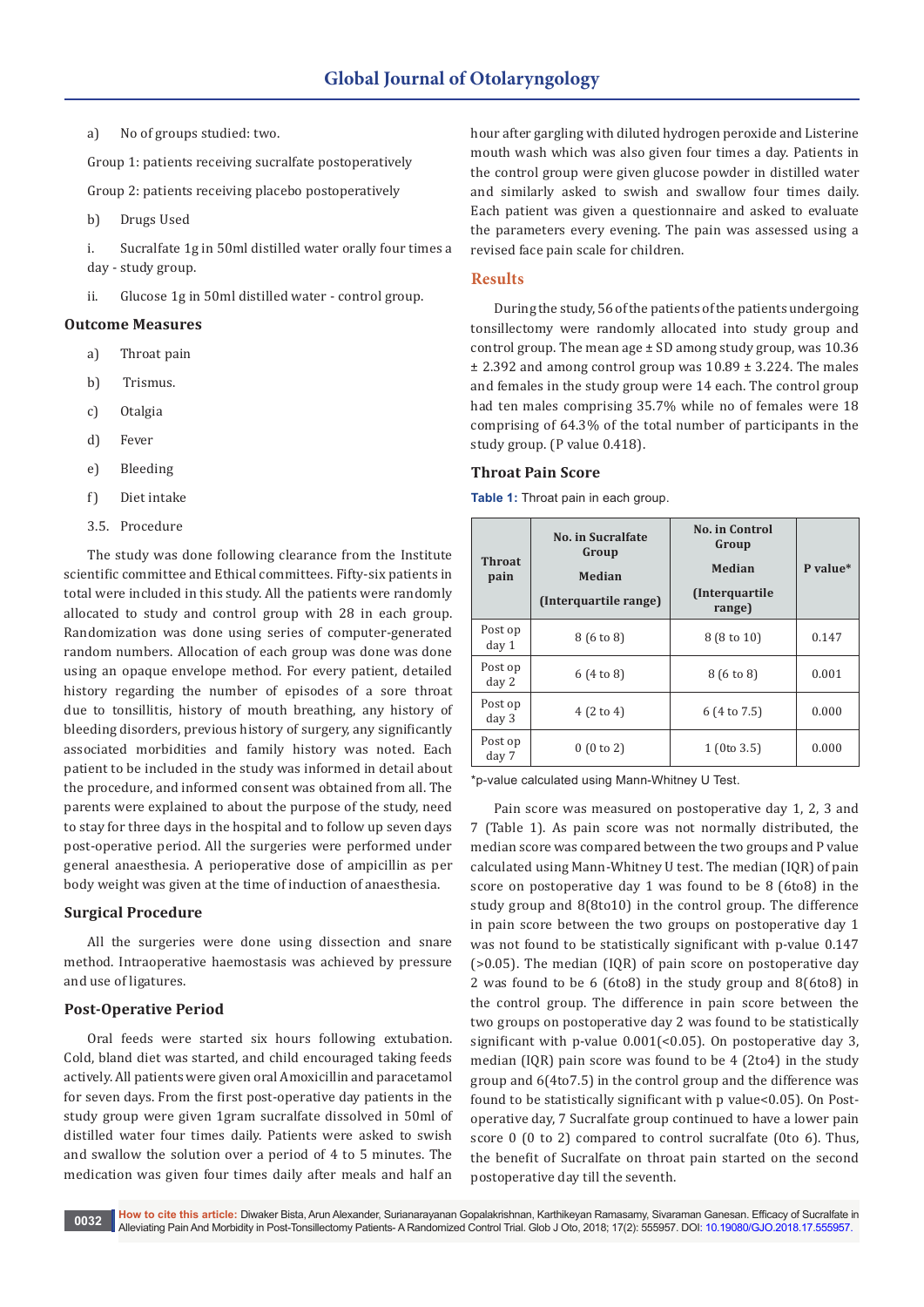# **Otalgia**

**Table 2:** Otalgia in each group.

|         | <b>Otalgia</b> | <b>Sucralfate</b><br>Group | Control<br>Group | P value |
|---------|----------------|----------------------------|------------------|---------|
|         |                | N(%)                       | N(%)             |         |
| Post op | Present        | 12 (42.9)                  | 18 (64.3)        | 0.18    |
| day 1   | Absent         | 16(57.1)                   | 10(35.7)         |         |
| Post op | Present        | 4(14.3)                    | 12 (42.9)        | 0.04    |
| day 2   | Absent         | 24 (85.7)                  | 16(57.1)         |         |
| Post op | Present        | 0(0.00)                    | 14(50.0)         | 0.00    |
| day 3   | Absent         | 28(100.0)                  | 14(50.0)         |         |
| Post op | Present        | 0(0.00)                    | 13(46.4)         | 0.00    |
| day 7   | Absent         | 28(100.0)                  | 15(53.6)         |         |

\*p value calculated by using chi-square test.

On the first post-operative day, 12 patients in the study group complained of ear pain while in the control group, 18 patients had ear pain (Table 2). Among the sucralfate group, 42.9% had ear pain while 57.1% didn't complain of otalgia. In the control group 64.3% had otalgia while 35.7% did not. The difference in the incidence of otalgia between the two groups was not statistically significant (P 0.18). By the evening of the second day, onwards 12 (42.9%) patients of the control group had otalgia compared to just 4(14.3%) patients in the sucralfate group, making it significantly lower in the Sucralfate group (P 0.04). The effect of sucralfate in decreasing ear ache persisted in post-operative day 3 and day 7 with the difference in otalgia, statistically significant in the study group compared to control group. On day 3, 14 (50%) patients in the control group had ear pain while none of them in Sucralfate group had ear pain. By 7th post-operative day 13 patients (46.4%) had otalgia while none in the sucralfate group had any pain. Thus, Sucralfate was found to be effective in preventing otalgia from second post-operative day onwards.

# **Trismus**

The number of patients having trismus in the Sucralfate group (53.6%) and control group (64.3%) were similar during the first post-operative day. A significant difference of trismus between the two groups was apparent only by second day onwards were 15 (53.6%) out of 28 patients in the control group had trismus while only 5 (17.9%) out of 28 patients in the study group had trismus. (P value 0.01). In third post-operative day 3, only one patient in the Sucralfate group had trismus compared to 2 patients in the control group while one day 7, only one patient in the Sucralfate group had trismus. Thus apart from day two post op, rest of the days the difference between the two groups was not found to be statistically significant and overall the number of both the groups was not clinically significant.

# **Fever**

There was no significant difference in the incidence of pyrexia among both the groups on all evaluated postoperative days. On day one, four patients in Sucralfate group while 3 in the control group had a fever. On day two and day three only one patient among the Sucralfate group had temperature recording more than 98.4 oF. By day seven none of the patients had evidence of any febrile episodes.

# **Bleeding**

There was no patient with postoperative bleeding in either group.

## **Diet Intake**

The median day (IQR) of starting 50% of diet intake in Sucralfate group was 2(2to3) days compared to 3(2to3) days in the control group. Most of the patients in the Sucralfate group reverted to 50% of their diet intake by the second day (57.14%) compared to 32.14% patients in the control group. Though all the patients in both the groups took 50% of their diet by the third day, major bulk of patients were from the control group (67.85%) while only 32.14% of patients from Sucralfate group as rest of them had taken normal diet on the second day itself.

## **Discussion**

Tonsillectomy, as with any surgical procedure is associated with various post-surgical morbidities. Pain among them is the most worrisome problem both for the child and their parents. Sucralfate is sulfated disaccharide sucrose complexed with Aluminium hydroxide. It is water insoluble synthetic compound and hence can form an adequate coating over the tonsillar bed. The ulcer protective effect of Sucralfate is attributed to its ability to perform a complex with proteins that adhere to the raw surface [3]. We felt that sucralfate would form a chemical barrier over the exposed raw bed and prevent stimulation of nerve endings thereby alleviating pain. Healing and epithelization are also promoted as Sucralfate has been shown to have a cytoprotective effect [4] Thus, it creates a local environment for faster healing to occur.

# **Throat Pain**

Pain assessment in children was done using revised face pain scale. Revised face pain scale consists of a set of a photograph of faces portraying various states of pain along with numerical value attached alongside [2]. Face pain scale is easily understood by younger patients and has been recommended for children six years and older. [5] It has an additional advantage that it is suitable for use with the metric system of scoring (0-10) and a correlation with numerical value was highly consistent. Its validity also was supported by the fact that it showed a positive correlation with the well-known visual analogue scale. Pain scores were measured on a post-operative day one in the evening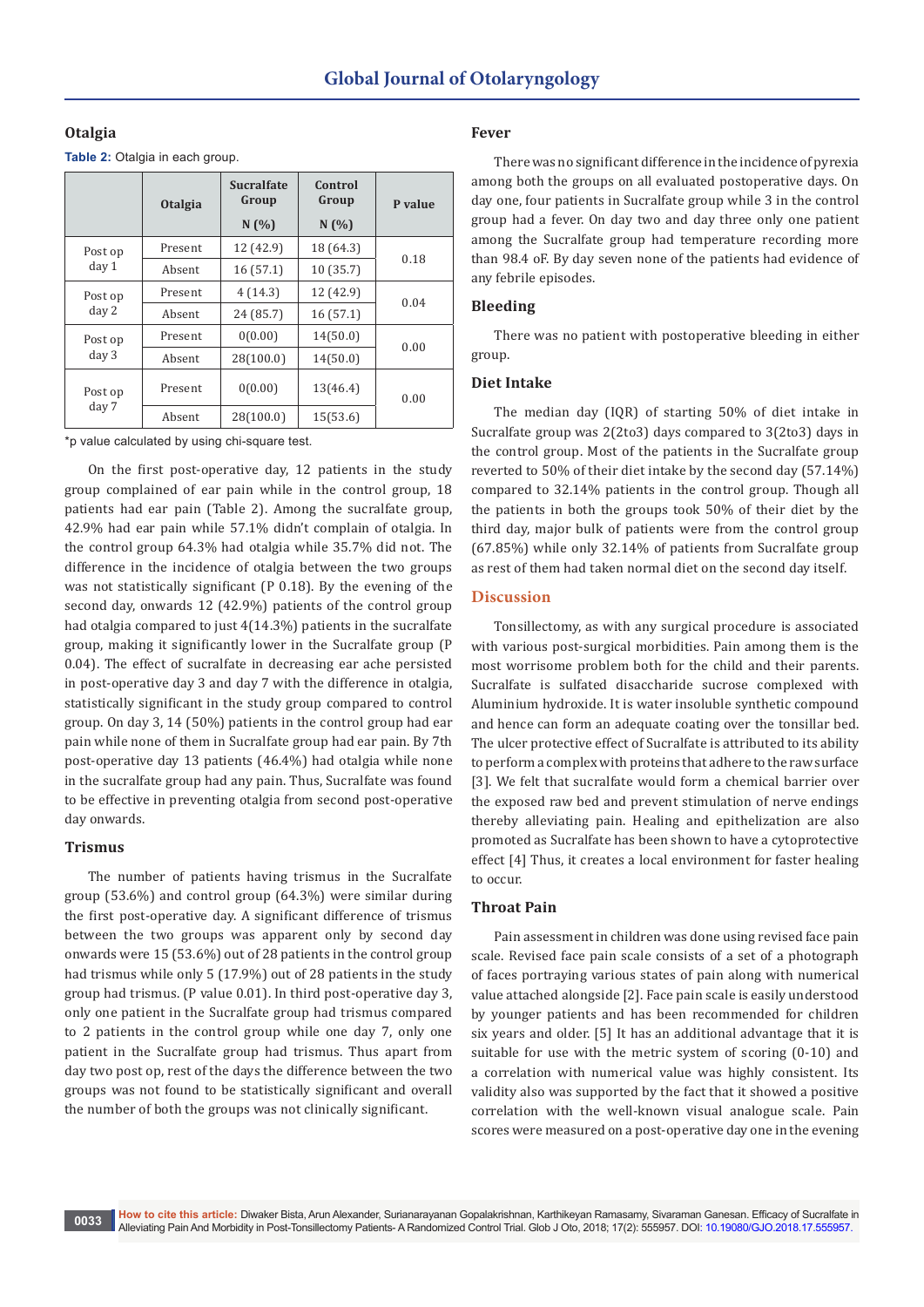of each day. Sucralfate topically was also started from day one. There was no significant difference in the pain score between the two groups on the first postoperative day, and the median pain score among both the groups was 8. This observation was like that observed by Freeman et al. who reported significant pain relief only on the second postoperative day [1]. The pain intensity among patients receiving sucralfate had a median (IQR) value of 6 (4 to 8) compared to control group who had median (IQR) pain score of 8 (6 to 8) on day two post-surgery. Siupsinkien also observed the apparent effect on the second day only in the Sucralfate group compared to control group [6]. This could be due to the time is taken by Sucralfate in forming an effective chemical barrier. Since we had started the drug from the morning of post-operative day one, this could explain the lack of difference seen in the first post-operative day (although this was not the case with previous studies).

It was felt that child who would remain drowsy under the effect of anaesthesia and because of oedema and inflammation, compliance in using the agent was doubted. The benefits of Sucralfate in our study also started becoming apparent by second postoperative day continuing to seven days. There was a significant reduction in the pain score among both the groups as the number of the post-operative days increased. This is part of the natural history of the disease that with healing, the pain will decrease. The difference between the groups persisted until their follow up on the seventh post-operative day with patients in sucralfate complaining of less pain compared to control group. Freeman et all had followed up patients for ten days, so he had reported pain difference between the two groups even up to ten postoperative days [1] Authors who had used Dexamethasone and ropivacaine infiltration reported pain relief on post-operative day one itself [7]. Similarly, Kaan MN who had used preoperative dexamethasone claimed patients who received preoperative Dexamethasone having less pain score during the first 6 hours postoperatively itself [8]. These early benefit so claimed possibly reflects the mechanisms of action of the agents used. Sucralfate doesn't have any analgesic property, so its immediate effect may not be apparent. Miura et al. however who started using Sucralfate from the intraoperative period continuing in the post-operative period reported benefits from the first post-operative day itself [2] Sampaio reported a significant reduction in pain scores in the sucralfate group only in the initial six hours post-operatively and no difference after that. He had therefore concluded that Sucralfate may not be effective in reducing post-surgery morbidity [9]. It is to be noted that standard doses of analgesics were given to all patients in both the groups. Though we have observed Sucralfate effective in reducing post-operative pain in the study group, our aim was not to replace it as the sole analgesic agent. Our study assumes significance in the light of Sucralfate being a cheap and safe addon therapy for relief of pain in the paediatric group as it was well tolerated by all patients.

## **Fever**

There was no significant difference in the episodes of fever among the two groups in our study. This observation is consistent to that observed by Freeman at al where no difference was found in this parameter between the two groups [1]. Fever is a sign of infection, and since we had administered antibiotics preoperatively and continued in the postoperative period, this could explain the absence of pyrexia in both the groups. Dhiwakar also reported that antibiotics reduced the proportion of fever among post-tonsillectomy patients (P 0.002) [10]. Telian though didn't measure febrile episodes as an outcome parameter in their study; they found antibiotic usage associated with decreased halitosis in the treatment group compared to placebo [11] Halitosis can be regarded as an indirect evidence of infection. Grandis et al. also found patients on antibiotics had less mouth odour compared to those on placebo reflecting the role of antibiotics in preventing infection [12].

## **Bleeding**

No bleeding was observed in any of the patients in both the groups during the entire evaluation period. Freeman et al. had reported the mean of 1.94 episodes of bleeding in the placebo group compared to 1.69 episodes of bleeding in the sucralfate though this was not statistically significant. [1] Esteban also didn't notice any increase in bleeding in the Sucralfate group. [13] Miura using sucralfate found only a reduction in pain whereas secondary parameters like bleeding, otalgia, fever, weight loss and vomiting were largely unaffected. [5] Sucralfate doesn't have any effect on the haemostatic mechanisms of our body henceforth it doesn't affect bleeding. We did not notice any episodes of reactionary or secondary haemorrhage in any of the patients in either of study group or control group. In the past several authors reported an increase in the incidence of post-operative bleeding with use of other agents like steroids. Suzuki cautioned the use of intravenous dexamethasone on the day of surgery as an independent risk factor for bleeding in the postoperative period. We deferred from the utilization of any form of steroids for our patients both in intraoperative or in the post-operative period. However given the small sample size of our study and the relatively less incidence of postoperative bleeding, in general, we are unable to conclude safely on the increased risk of haemorrhage due to the use of Sucralfate.

#### **Otalgia**

Otalgia is a referred pain; this occurs due to irritation of nerve endings in the bare tonsillar fossa. Referred otalgia was significantly more in the placebo group as compared to the study group. We observed that compared to 12 patients (42.9%) in the sucralfate group had otalgia, 18 patients (64.3%) in the control group had otalgia. This appears to be clinically significant however this difference was not found to be statistically significant. The smaller sample size could be a reason for this discrepancy. By the second day, however, beneficial effects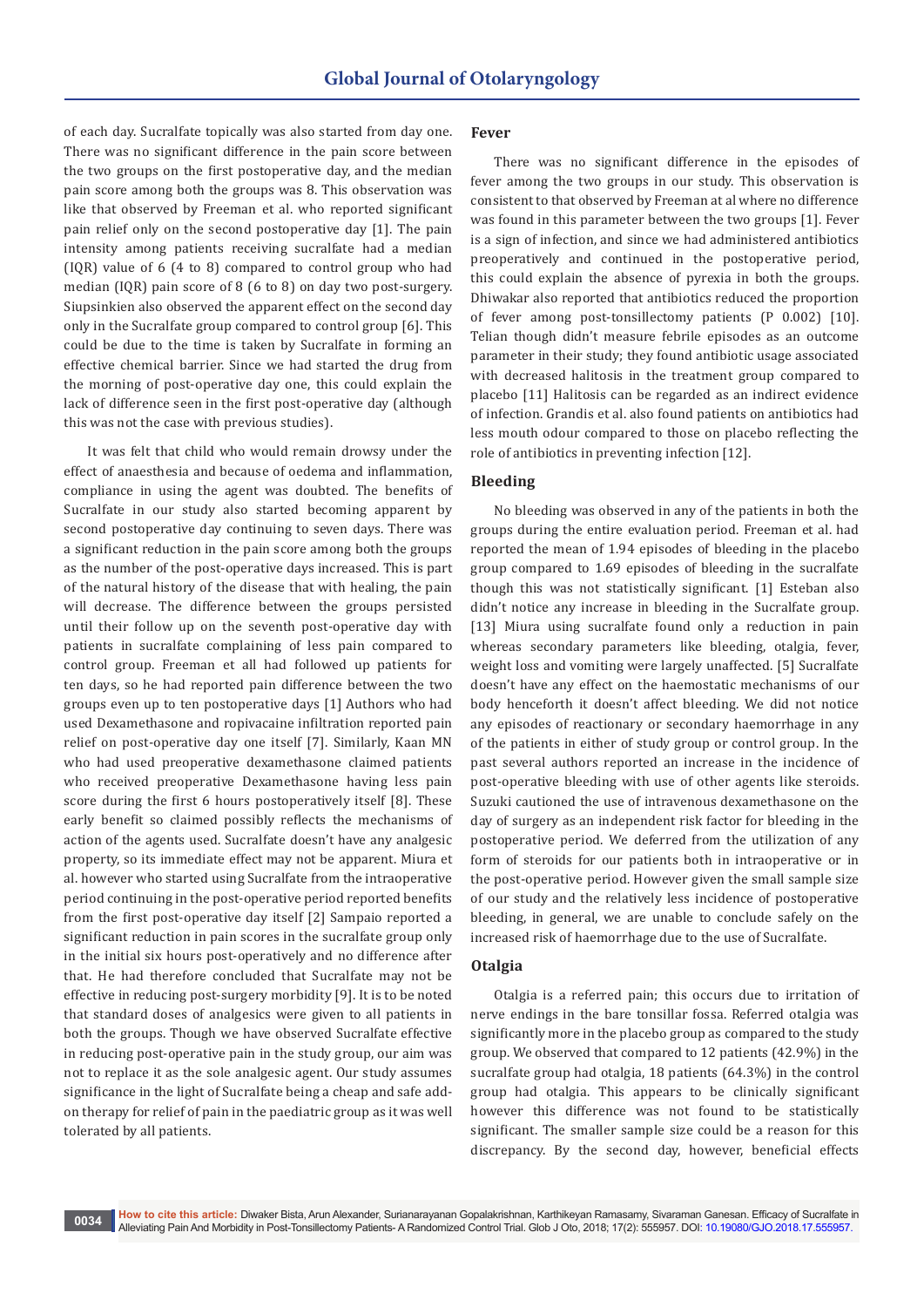of Sucralfate was apparent with only four patients (14.3%) in the Sucralfate group while 12 patients (42.9 %) in the control group had ear pain. The beneficial effect of sucralfate lasted till the end of follow-up period of seven days. Freeman et al. though observed this beneficial effects of Sucralfate, it was significant only on the fifth post-operative day which then remained significant after that during their entire follow-up period [1]. Miura didn't observe any difference in otalgia between the two groups [5]. Sampaio also didn't report a reduction in otalgia in the sucralfate group [9].

## **Trismus**

The lower level of pain observed with Sucralfate from the second postoperative day was reflected in the measurement of trismus also. The difference was apparent in the second postoperative day. By third and seventh postoperative day both groups had a reduction in trismus with just one patient in the Sucralfate group having it on the third day. We found a sudden decrease of trismus recorded on the third day compared to the second day. Trismus was thus more apparent with the control group. This was possible because we recorded trismus as either present or absent rather than measuring its grade. So mild degrees of trismus must have been erroneously reported as being absent and only the severe ones being recorded as being present. Freeman at al recorded the average level of improvement in trismus by day 5 in the Sucralfate group compared to 9 days in the control group [1]. Many of the other studies on Sucralfate haven't used trismus as outcome measure except Freeman et al so we couldn't compare our observation concerning this parameter to the rest [1].

#### **Diet Intake**

Diet as an indicator of morbidity has been mentioned in few of previous studies. Early intake of diet post tonsillectomy is encouraged not just because nutrition is important for healing process but chewing movements help overcome muscle spasms, pain, the incidence of bleeding, etc. Early resumption of normal diet also allays fear of apprehensive parents to some extent. The day of resumption of 50 % of solid diet was compared among patient groups. The measurement of 50% of diet intake was based on information provided by the parents/ attendee of the patient who were assumed to know the normal dietary intake of the child. Thus, it was a purely subjective basis of evaluation. We observed that the day of initiation of 50% of normal diet intake was faster in sucralfate group compared to the placebo group. 57.14% took 50% of their normal diet on the second day compared to 32.14% in the control group. This is in coherence with the better reduction of pain and trismus provided by Sucralfate. The pilot trial on Sucralfate had reported all patients in Sucralfate group were able to eat 50 % of their diet by the sixth day while those in the control group by eighth day only [1] In

our study by the end of the third day all the patients in both the groups were able to take 50% of their diet intake Most studies done previously also had a positive impact on the diet intake of the recovering patient [1] The latest study on this subject by Siupsinskiene N in 2015, however, didn't evaluate diet intake as an outcome parameter [6].

#### **Conclusion**

Sucralfate is a useful adjuvant in the management of children following tonsillectomy as it significantly reduces postoperative pain and allows for the early resumption of oral feeding when compared to placebo. Sucralfate was also found to have no increase in the incidence of post-operative bleeding when compared with placebo.

#### **References**

- 1. [Freeman SB, Markwell JK \(1992\) Sucralfate in alleviating post](https://www.ncbi.nlm.nih.gov/pubmed/1405984)[tonsillectomy pain. Laryngoscope 102\(11\): 1242-1246.](https://www.ncbi.nlm.nih.gov/pubmed/1405984)
- 2. [Vaiman M, Krakovski D, Haitov Z \(2011\) Oxycodone and](https://www.ncbi.nlm.nih.gov/pubmed/21959624)  [dexamethasone for pain management after tonsillectomy: a placebo](https://www.ncbi.nlm.nih.gov/pubmed/21959624)[controlled EMG assessed clinical trial. Med Sci Monit 17\(10\): I25-131.](https://www.ncbi.nlm.nih.gov/pubmed/21959624)
- 3. [Jácomo AL, Akamatsu FE, Andrade M, Margarido NF \(2010\) Pharyngeal](http://jms.org.br/PDF/v27n1a13.pdf)  [lymphatic ring: anatomical review. J Morphol Sci 27\(1\): 47-49.](http://jms.org.br/PDF/v27n1a13.pdf)
- 4. [Maria Piagkou SA \(2009\) Eagle's Syndrome: A review of the literature.](https://onlinelibrary.wiley.com/doi/abs/10.1002/ca.20804)  [Clinical anatomy, New York, NY 22\(5\): 545-558.](https://onlinelibrary.wiley.com/doi/abs/10.1002/ca.20804)
- 5. [Oghan F, Harputluoglu U, Guclu E, Kocaman B, Ozturk O \(2008\)](https://www.ncbi.nlm.nih.gov/pubmed/18179827)  [Does topical ropivacaine reduce the post-tonsillectomy morbidity in](https://www.ncbi.nlm.nih.gov/pubmed/18179827)  [pediatric patients?. Int J Pediatr Otorhinolaryngol 72\(3\): 361-365.](https://www.ncbi.nlm.nih.gov/pubmed/18179827)
- 6. [B Viswanatha \(2015\) Tonsil, Adenoid Anatomy: Overview, Gross](https://emedicine.medscape.com/article/1899367-overview)  [Anatomy, Microscopic Anatomy.](https://emedicine.medscape.com/article/1899367-overview)
- 7. [Rees WD \(1991\) Mechanisms of gastroduodenal protection by](https://www.amjmed.com/article/0002-9343(91)90452-4/pdf)  [sucralfate. Am J Med 91\(2\): 58S-63S.](https://www.amjmed.com/article/0002-9343(91)90452-4/pdf)
- 8. [Miura MS, Saleh C, De Andrade M, Assmann M, Ayres M, et al. \(2009\)](https://www.ncbi.nlm.nih.gov/pubmed/19716007)  [Topical sucralfate in post-adenotonsillectomy analgesia in children: a](https://www.ncbi.nlm.nih.gov/pubmed/19716007)  [double-blind randomized clinical trial. Otolaryngol Head Neck Surg](https://www.ncbi.nlm.nih.gov/pubmed/19716007)  [141\(3\): 322-328.](https://www.ncbi.nlm.nih.gov/pubmed/19716007)
- 9. [Siupsinskiene N, Žekonienė J, Padervinskis E, Žekonis G, Vaitkus S](https://www.ncbi.nlm.nih.gov/pubmed/24691853)  [\(2015\) Efficacy of sucralfate for the treatment of post-tonsillectomy](https://www.ncbi.nlm.nih.gov/pubmed/24691853)  [symptoms. Eur Arch Otorhinolaryngol 272\(2\): 271-278.](https://www.ncbi.nlm.nih.gov/pubmed/24691853)
- 10. [Erdogan BA, Aydin S, Paksoy M, Sanli A, Sevim S \(2014\) Efficacy of](https://www.ncbi.nlm.nih.gov/pubmed/25675664)  [preincisional levobupivacaine for adult tonsillectomy patients. B-ENT](https://www.ncbi.nlm.nih.gov/pubmed/25675664)  [10\(3\): 193-197.](https://www.ncbi.nlm.nih.gov/pubmed/25675664)
- 11. [Kasapoglu F, Demir UL, Kaya FN, Cetin YS, Yavascaoglu B, et al. \(2013\)](https://www.ncbi.nlm.nih.gov/pubmed/23053376)  [The effects of levobupivacaine infiltration on post-tonsillectomy pain](https://www.ncbi.nlm.nih.gov/pubmed/23053376)  [relief in adults: a single-blinded, randomized, and controlled clinical](https://www.ncbi.nlm.nih.gov/pubmed/23053376)  [study. Eur Arch Otorhinolaryngol 270\(2\): 761-766.](https://www.ncbi.nlm.nih.gov/pubmed/23053376)
- 12. [Melchor MA, Villafruela MA, Muñoz B, Domingo C, Ontañón M, et al.](https://www.ncbi.nlm.nih.gov/pubmed/7811509)  [\(1994\) Postoperative pain in tonsillectomy in general anesthesia and](https://www.ncbi.nlm.nih.gov/pubmed/7811509)  [local infiltration. Acta Otorrinolaringol Esp 45\(5\): 349-355.](https://www.ncbi.nlm.nih.gov/pubmed/7811509)
- 13. [Ozkiriş M, Kapusuz Z, Saydam L \(2012\) Comparison of ropivacaine,](https://www.ncbi.nlm.nih.gov/pubmed/23021528)  [bupivacaine and lidocaine in the management of post-tonsillectomy](https://www.ncbi.nlm.nih.gov/pubmed/23021528)  [pain. Int J Pediatr Otorhinolaryngol 76\(12\): 1831-1834.](https://www.ncbi.nlm.nih.gov/pubmed/23021528)